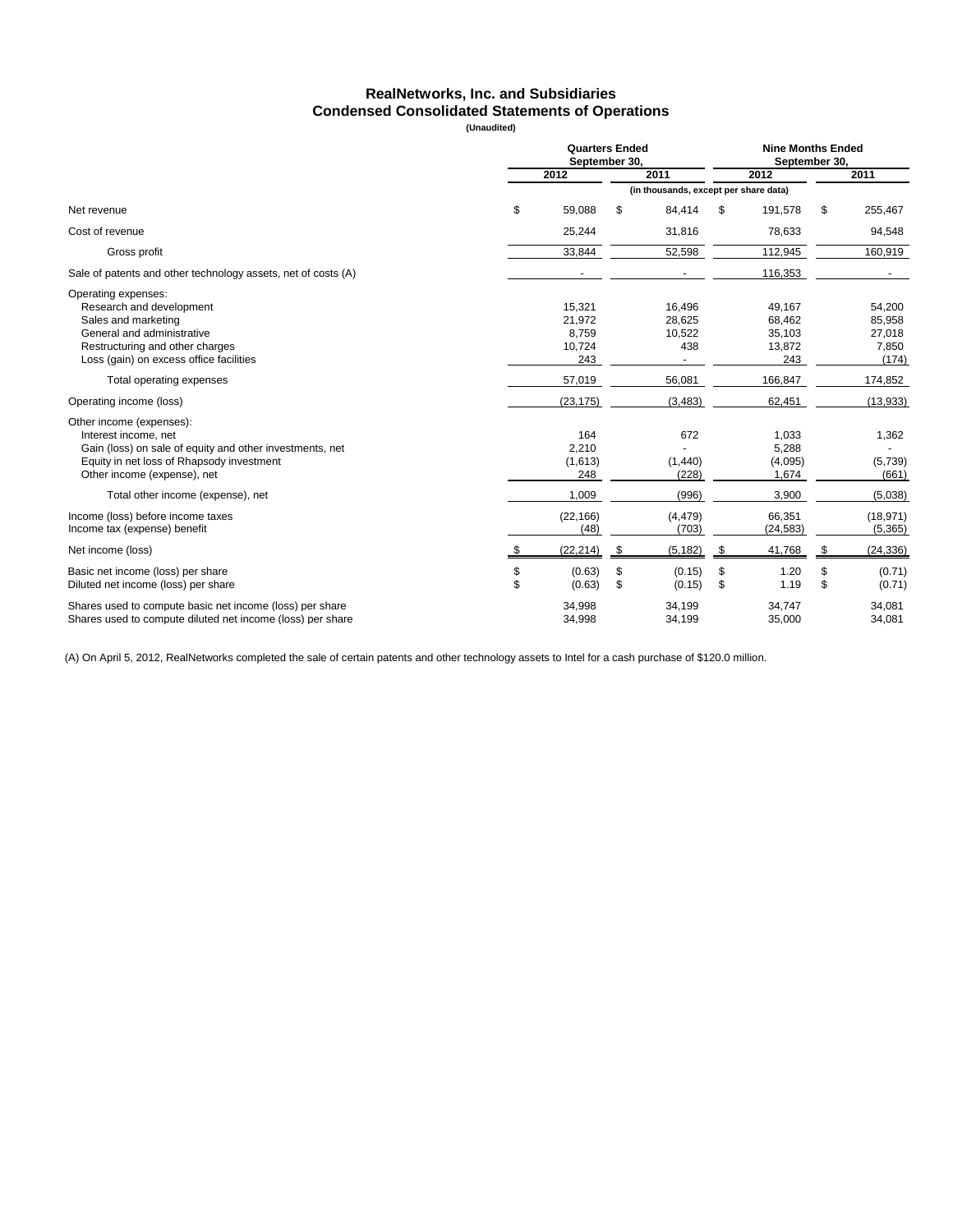# **RealNetworks, Inc. and Subsidiaries**

## **Condensed Consolidated Balance Sheets**

| (in thousands)<br><b>ASSETS</b><br>\$<br>170,702<br>\$<br>Cash and cash equivalents<br>106,333<br>103,046<br>78,739<br>Short-term investments<br>Trade accounts receivable, net<br>41,165<br>35,716<br>1,910<br>1,424<br>Deferred costs, current portion<br>19,901<br>21,902<br>Prepaid expenses and other current assets<br>331,275<br><b>Total current assets</b><br>249,563<br>Equipment and software<br>100,053<br>104,352<br>Leasehold improvements<br>26,184<br>25,947<br>126,237<br>130,299<br>Total equipment, software, and leasehold improvements<br>Less accumulated depreciation and amortization<br>93,287<br>92,825<br>Net equipment, software, and leasehold improvements<br>32,950<br>37,474<br>10,064<br>Restricted cash equivalents and investments<br>10,168<br>Equity method investments<br>3,703<br>7,798<br>36,819<br>37,204<br>3,197<br>Other assets<br>2,954<br>170<br>843<br>Deferred costs, non-current portion<br>4,566<br>18,419<br>Deferred tax assets, net, non-current portion<br>4,085<br>7,169<br>6,375<br>6,198<br>\$<br>433,204<br>\$<br>377,790<br>Total assets<br><b>LIABILITIES AND SHAREHOLDERS' EQUITY</b><br>\$<br>21,350<br>\$<br>17,151<br>Accounts payable<br>Accrued and other liabilities<br>62,215<br>59,194<br>11,558<br>11,835<br>Deferred revenue, current portion<br>Accrued loss on excess office facilities, current portion<br>747<br>596<br><b>Total current liabilities</b><br>95,870<br>88,776<br>159<br>195<br>1,229<br>2,151<br>Deferred rent<br>2,712<br>2,944<br>1,085<br>1,443<br>Deferred tax liabilities, net, non-current portion |                                                                                                        | September 30,<br>2012 | December 31,<br>2011 |  |  |
|----------------------------------------------------------------------------------------------------------------------------------------------------------------------------------------------------------------------------------------------------------------------------------------------------------------------------------------------------------------------------------------------------------------------------------------------------------------------------------------------------------------------------------------------------------------------------------------------------------------------------------------------------------------------------------------------------------------------------------------------------------------------------------------------------------------------------------------------------------------------------------------------------------------------------------------------------------------------------------------------------------------------------------------------------------------------------------------------------------------------------------------------------------------------------------------------------------------------------------------------------------------------------------------------------------------------------------------------------------------------------------------------------------------------------------------------------------------------------------------------------------------------------------------------------------------------------------------------------|--------------------------------------------------------------------------------------------------------|-----------------------|----------------------|--|--|
|                                                                                                                                                                                                                                                                                                                                                                                                                                                                                                                                                                                                                                                                                                                                                                                                                                                                                                                                                                                                                                                                                                                                                                                                                                                                                                                                                                                                                                                                                                                                                                                                    |                                                                                                        |                       |                      |  |  |
|                                                                                                                                                                                                                                                                                                                                                                                                                                                                                                                                                                                                                                                                                                                                                                                                                                                                                                                                                                                                                                                                                                                                                                                                                                                                                                                                                                                                                                                                                                                                                                                                    |                                                                                                        |                       |                      |  |  |
|                                                                                                                                                                                                                                                                                                                                                                                                                                                                                                                                                                                                                                                                                                                                                                                                                                                                                                                                                                                                                                                                                                                                                                                                                                                                                                                                                                                                                                                                                                                                                                                                    | Current assets:                                                                                        |                       |                      |  |  |
|                                                                                                                                                                                                                                                                                                                                                                                                                                                                                                                                                                                                                                                                                                                                                                                                                                                                                                                                                                                                                                                                                                                                                                                                                                                                                                                                                                                                                                                                                                                                                                                                    |                                                                                                        |                       |                      |  |  |
|                                                                                                                                                                                                                                                                                                                                                                                                                                                                                                                                                                                                                                                                                                                                                                                                                                                                                                                                                                                                                                                                                                                                                                                                                                                                                                                                                                                                                                                                                                                                                                                                    | Equipment, software, and leasehold improvements, at cost:                                              |                       |                      |  |  |
|                                                                                                                                                                                                                                                                                                                                                                                                                                                                                                                                                                                                                                                                                                                                                                                                                                                                                                                                                                                                                                                                                                                                                                                                                                                                                                                                                                                                                                                                                                                                                                                                    |                                                                                                        |                       |                      |  |  |
|                                                                                                                                                                                                                                                                                                                                                                                                                                                                                                                                                                                                                                                                                                                                                                                                                                                                                                                                                                                                                                                                                                                                                                                                                                                                                                                                                                                                                                                                                                                                                                                                    | Available for sale securities<br>Other intangible assets, net<br>Goodwill                              |                       |                      |  |  |
|                                                                                                                                                                                                                                                                                                                                                                                                                                                                                                                                                                                                                                                                                                                                                                                                                                                                                                                                                                                                                                                                                                                                                                                                                                                                                                                                                                                                                                                                                                                                                                                                    |                                                                                                        |                       |                      |  |  |
|                                                                                                                                                                                                                                                                                                                                                                                                                                                                                                                                                                                                                                                                                                                                                                                                                                                                                                                                                                                                                                                                                                                                                                                                                                                                                                                                                                                                                                                                                                                                                                                                    |                                                                                                        |                       |                      |  |  |
|                                                                                                                                                                                                                                                                                                                                                                                                                                                                                                                                                                                                                                                                                                                                                                                                                                                                                                                                                                                                                                                                                                                                                                                                                                                                                                                                                                                                                                                                                                                                                                                                    | <b>Current liabilities:</b>                                                                            |                       |                      |  |  |
|                                                                                                                                                                                                                                                                                                                                                                                                                                                                                                                                                                                                                                                                                                                                                                                                                                                                                                                                                                                                                                                                                                                                                                                                                                                                                                                                                                                                                                                                                                                                                                                                    |                                                                                                        |                       |                      |  |  |
| Other long-term liabilities<br>10,290<br>10,994                                                                                                                                                                                                                                                                                                                                                                                                                                                                                                                                                                                                                                                                                                                                                                                                                                                                                                                                                                                                                                                                                                                                                                                                                                                                                                                                                                                                                                                                                                                                                    | Deferred revenue, non-current portion<br>Accrued loss on excess office facilities, non-current portion |                       |                      |  |  |
| <b>Total liabilities</b><br>111,345<br>106,503                                                                                                                                                                                                                                                                                                                                                                                                                                                                                                                                                                                                                                                                                                                                                                                                                                                                                                                                                                                                                                                                                                                                                                                                                                                                                                                                                                                                                                                                                                                                                     |                                                                                                        |                       |                      |  |  |
| Shareholders' equity<br>321,859<br>271,287                                                                                                                                                                                                                                                                                                                                                                                                                                                                                                                                                                                                                                                                                                                                                                                                                                                                                                                                                                                                                                                                                                                                                                                                                                                                                                                                                                                                                                                                                                                                                         |                                                                                                        |                       |                      |  |  |
| Total liabilities and shareholders' equity<br>433,204<br>\$<br>377,790<br>$\frac{1}{2}$                                                                                                                                                                                                                                                                                                                                                                                                                                                                                                                                                                                                                                                                                                                                                                                                                                                                                                                                                                                                                                                                                                                                                                                                                                                                                                                                                                                                                                                                                                            |                                                                                                        |                       |                      |  |  |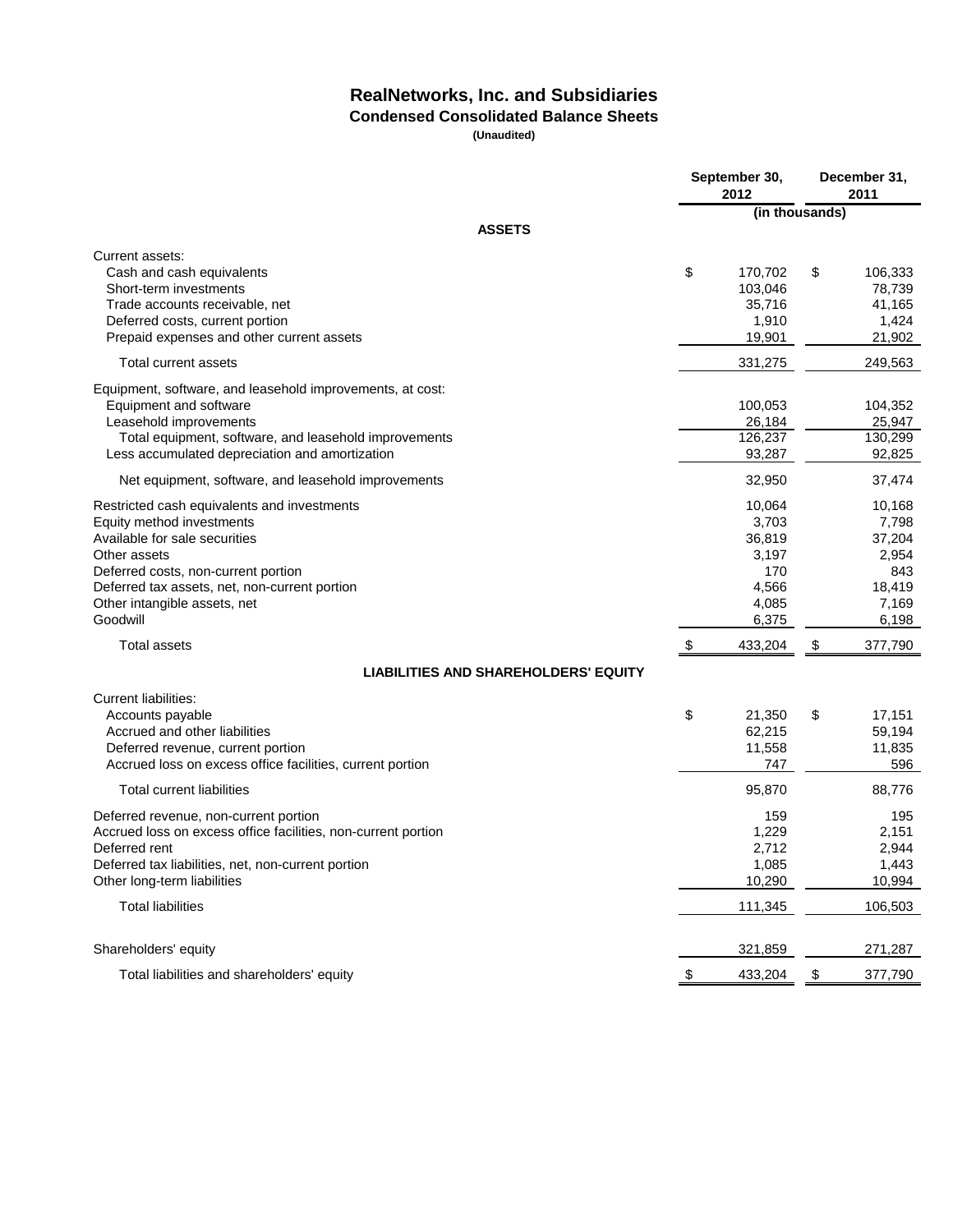## **RealNetworks, Inc. and Subsidiaries Condensed Consolidated Statements of Cash Flows**

|                                                                                      |    | Nine Months Ended September 30, |    |            |
|--------------------------------------------------------------------------------------|----|---------------------------------|----|------------|
|                                                                                      |    | 2012                            |    | 2011       |
|                                                                                      |    | (in thousands)                  |    |            |
| Cash flows from operating activities:                                                |    |                                 |    |            |
| Net income (loss)                                                                    | \$ | 41,768                          | \$ | (24, 336)  |
| Adjustments to reconcile net income (loss) to net cash used in operating activities: |    |                                 |    |            |
| Depreciation and amortization                                                        |    | 12,478                          |    | 12,519     |
| Stock-based compensation                                                             |    | 6,419                           |    | 9,086      |
| Loss (gain) on disposal of equipment, software, and leasehold improvements           |    | 1,965                           |    | 81         |
| Equity in net loss of Rhapsody investment                                            |    | 4,095                           |    | 5,739      |
| Excess tax benefit from stock option exercises                                       |    |                                 |    | (57)       |
| Deferred income taxes, net                                                           |    | 22,399                          |    | (429)      |
| Gain on sale of patent and other technology assets, net of costs                     |    | (116, 353)                      |    |            |
| Gain on sale of equity and other investments, net<br>Realized translation gain       |    | (5,288)<br>(1,968)              |    |            |
| Other                                                                                |    |                                 |    | (19)       |
| Net change in certain operating assets and liabilities                               |    | 3,735                           |    | (9,960)    |
| Net cash provided by (used in) operating activities                                  |    | (30, 750)                       |    | (7, 376)   |
| Cash flows from investing activities:                                                |    |                                 |    |            |
| Purchases of equipment, software, and leasehold improvements                         |    | (6, 478)                        |    | (6,013)    |
| Proceeds from sale of patents and other technology assets, net of costs              |    | 116,353                         |    |            |
| Proceeds from sale of equity and other investments                                   |    | 7,244                           |    |            |
| Purchases of short-term investments                                                  |    | (76, 191)                       |    | (77,078)   |
| Proceeds from sales and maturities of short-term investments                         |    | 51,885                          |    | 95,104     |
| Decrease (increase) in restricted cash equivalents and investments, net              |    | 103                             |    | (141)      |
| Payment of acquisition costs, net of cash acquired                                   |    |                                 |    | (2,888)    |
| Net cash provided by (used in) investing activities                                  |    | 92,916                          |    | 8,984      |
| Cash flows from financing activities:                                                |    |                                 |    |            |
| Proceeds from issuance of common stock (stock options and stock purchase plan)       |    | 3,240                           |    | 1,940      |
| Tax payments from shares withheld upon vesting of restricted stock                   |    | (964)                           |    |            |
| Excess tax benefit from stock option exercises                                       |    |                                 |    | 57         |
| Payment of common stock cash dividend                                                |    |                                 |    | (136, 793) |
| Net cash provided by (used in) financing activities                                  |    | 2,276                           |    | (134, 796) |
| Effect of exchange rate changes on cash and cash equivalents                         |    | (73)                            |    | (19)       |
| Net increase (decrease) in cash and cash equivalents                                 |    | 64,369                          |    | (133, 207) |
| Cash and cash equivalents, beginning of period                                       |    | 106,333                         |    | 236,018    |
| Cash and cash equivalents, end of period                                             | \$ | 170,702                         | \$ | 102,811    |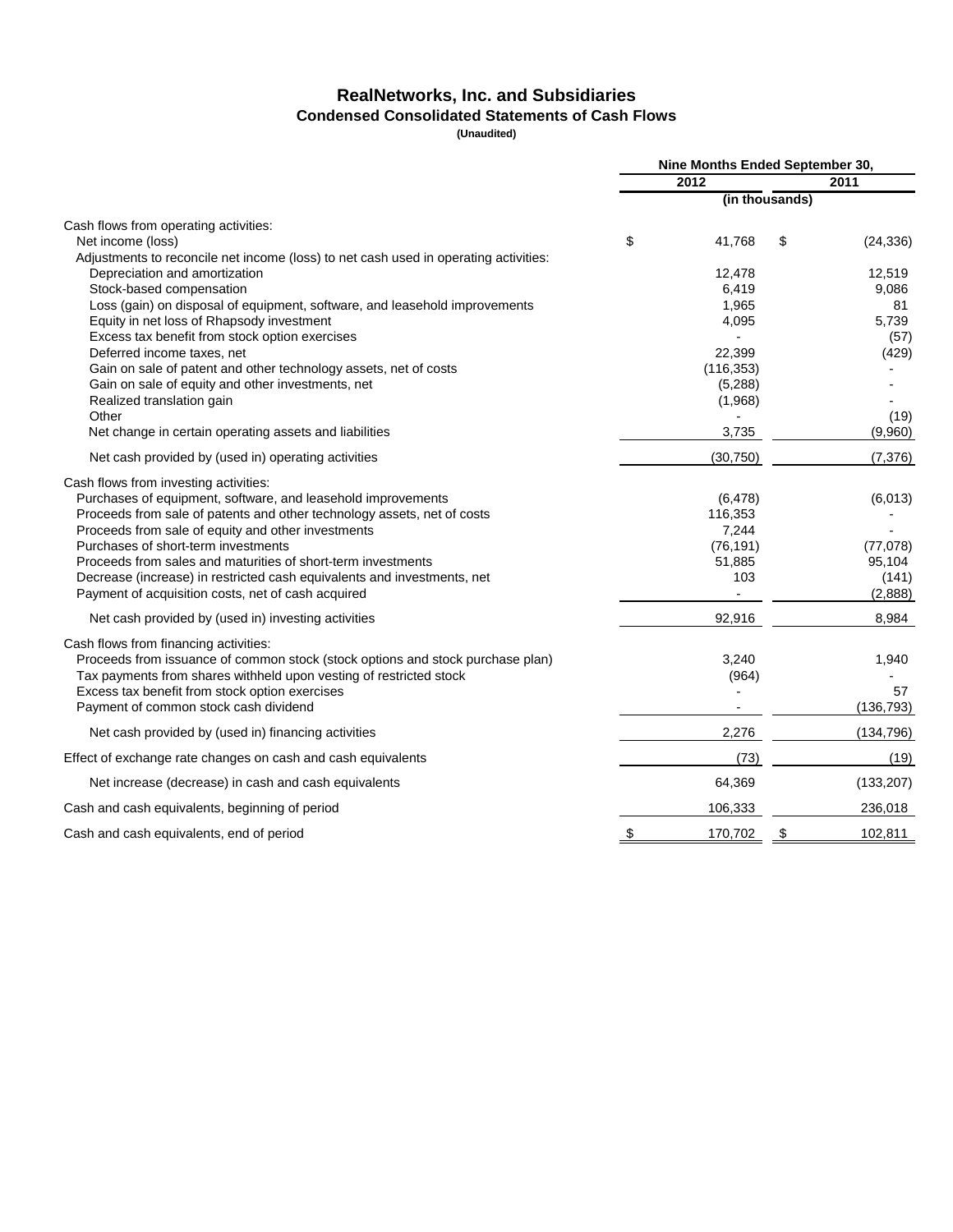### **RealNetworks, Inc. and Subsidiaries Supplemental Financial Information**

**(Unaudited)**

|                                                                  |    | 2012    |     |         |     | 2011    |     |         |                |         |     |         |     |         |  |
|------------------------------------------------------------------|----|---------|-----|---------|-----|---------|-----|---------|----------------|---------|-----|---------|-----|---------|--|
|                                                                  |    | Q3      |     | Q2      |     | Q1      |     | Q4      |                | Q3      |     | Q2      |     | Q1      |  |
|                                                                  |    |         |     |         |     |         |     |         | (in thousands) |         |     |         |     |         |  |
| Net Revenue by Line of Business:                                 |    |         |     |         |     |         |     |         |                |         |     |         |     |         |  |
| Core Products (A)                                                | S  | 34,078  | S   | 38,250  | \$. | 37.697  | \$. | 46,693  | \$             | 50,705  | \$  | 45,735  | \$  | 48,107  |  |
| Emerging Products (B)                                            |    | 10,134  |     | 9,913   |     | 10.159  |     | 11,974  |                | 10.764  |     | 12,717  |     | 11,135  |  |
| Games (C)                                                        |    | 14,876  |     | 17,363  |     | 19,108  |     | 21,552  |                | 22,945  |     | 25,300  |     | 28,059  |  |
| Total net revenue                                                |    | 59,088  | \$. | 65,526  |     | 66,964  |     | 80,219  | \$.            | 84,414  | \$. | 83,752  |     | 87,301  |  |
| <b>Core Products Revenue by Product:</b>                         |    |         |     |         |     |         |     |         |                |         |     |         |     |         |  |
| SaaS (D)                                                         | S  | 20,697  | S.  | 23,286  | \$. | 23.463  | £.  | 28,255  | \$             | 30,381  | s.  | 30,216  | \$. | 30,526  |  |
| Systems Integration / Professional Services (E)                  |    | 247     |     | 965     |     | 426     |     | 771     |                | 3.844   |     | 388     |     | 1,840   |  |
| Technology Licensing (F)                                         |    | 6,079   |     | 7,189   |     | 6,207   |     | 9,246   |                | 6,250   |     | 6,508   |     | 6,425   |  |
| Consumer Subscriptions (G)                                       |    | 7,055   |     | 6,810   |     | 7,601   |     | 8,421   |                | 10,230  |     | 8,623   |     | 9,316   |  |
| <b>Total Core Products net revenue</b>                           |    | 34,078  |     | 38,250  |     | 37,697  |     | 46,693  |                | 50,705  |     | 45,735  |     | 48,107  |  |
| Net Revenue by Geography:                                        |    |         |     |         |     |         |     |         |                |         |     |         |     |         |  |
| <b>United States</b>                                             | S  | 29,101  | S   | 28,614  | \$. | 31.814  | £.  | 37,298  |                | 38,969  | \$  | 41,984  | \$. | 44,469  |  |
| Rest of world                                                    |    | 29,987  |     | 36,912  |     | 35,150  |     | 42.921  |                | 45.445  |     | 41,768  |     | 42,832  |  |
| Total net revenue                                                |    | 59,088  |     | 65,526  |     | 66,964  |     | 80,219  |                | 84,414  |     | 83,752  |     | 87,301  |  |
| Product Metrics (subscribers and ICM presented as greater than): |    |         |     |         |     |         |     |         |                |         |     |         |     |         |  |
| Addressable subscribers of mobile operators under contract (H)   |    | 700,000 |     | 725,000 |     | 725,000 |     | 725,000 |                | 700,000 |     | 775,000 |     | 775,000 |  |
| SaaS subscribers (I)                                             |    | 26,500  |     | 30,600  |     | 30,500  |     | 30,050  |                | 34,000  |     | 34,550  |     | 35,900  |  |
| Monthly SaaS ARPU (in cents) (J)                                 | £. | 0.17    | \$. | 0.16    | \$  | 0.15    | \$. | 0.19    | \$             | 0.17    | \$  | 0.18    | \$. | 0.18    |  |
| ICM delivered in billions (K)                                    |    | 173     |     | 162     |     | 166     |     | 165     |                | 162     |     | 157     |     | 151     |  |
| Consumer subscribers(L)                                          |    | 350     |     | 350     |     | 400     |     | 425     |                | 500     |     | 475     |     | 500     |  |

#### **Net Revenue by Line of Business:**

(A) The Core Products segment primarily includes revenue from SaaS services, system integration and professional services to carriers and mobile handset companies, sales of technology licenses of our software products such

(B) The Emerging Products segment primarily includes revenue from RealPlayer and related products, such as the distribution of third party software products, advertising on RealPlayer websites and sales of RealPlayerPlus s

(C) The Games segment primarily includes revenue from sales of games licenses, online games subscription services, advertising on game sites and social network sites, games syndication services, microtransactions from onli ga

#### **Core Products Revenue by Product:**

(D) Software as a Service (SaaS) revenue includes revenue from music on demand (MOD), video on demand (VOD), ringtones, ringback tones (RBT) and intercarrier messaging services provided to network service providers, who ar mobile phone networks.

(E) Systems Integrations / Professional Services revenue includes professional services, other than those associated with software sales, provided to mobile carriers and handset manufacturers.

(F) Technology Licensing includes revenue from sales of software and other intellectual property licenses such as Helix server licenses and Helix software licenses for handsets.

(G) Consumer Subscriptions includes revenue from SuperPass as well as our international radio subscription services.

#### **Product Metrics:**

(H) Total subscribers reported at the end of the quarter of mobile carriers that offer one or more of our SaaS services, other than intercarrier messaging services, to their customers.

(I) SaaS subscribers include RBT, MOD and VOD services, measured at the end of the quarter.

(J) Monthly SaaS ARPU (Average Revenue Per User) is calculated by dividing (a) the total quarterly revenue from SaaS subscription services, including RBT, MOD, VOD, by (b) the number of SaaS subscribers at the end of the q dividing the resulting quotient by three.

(K) ICM (Intercarrier message) represents the total number of messages delivered across our messaging platform during the quarter.

(L) Consumer subscribers primarily includes our SuperPass and GamePass products.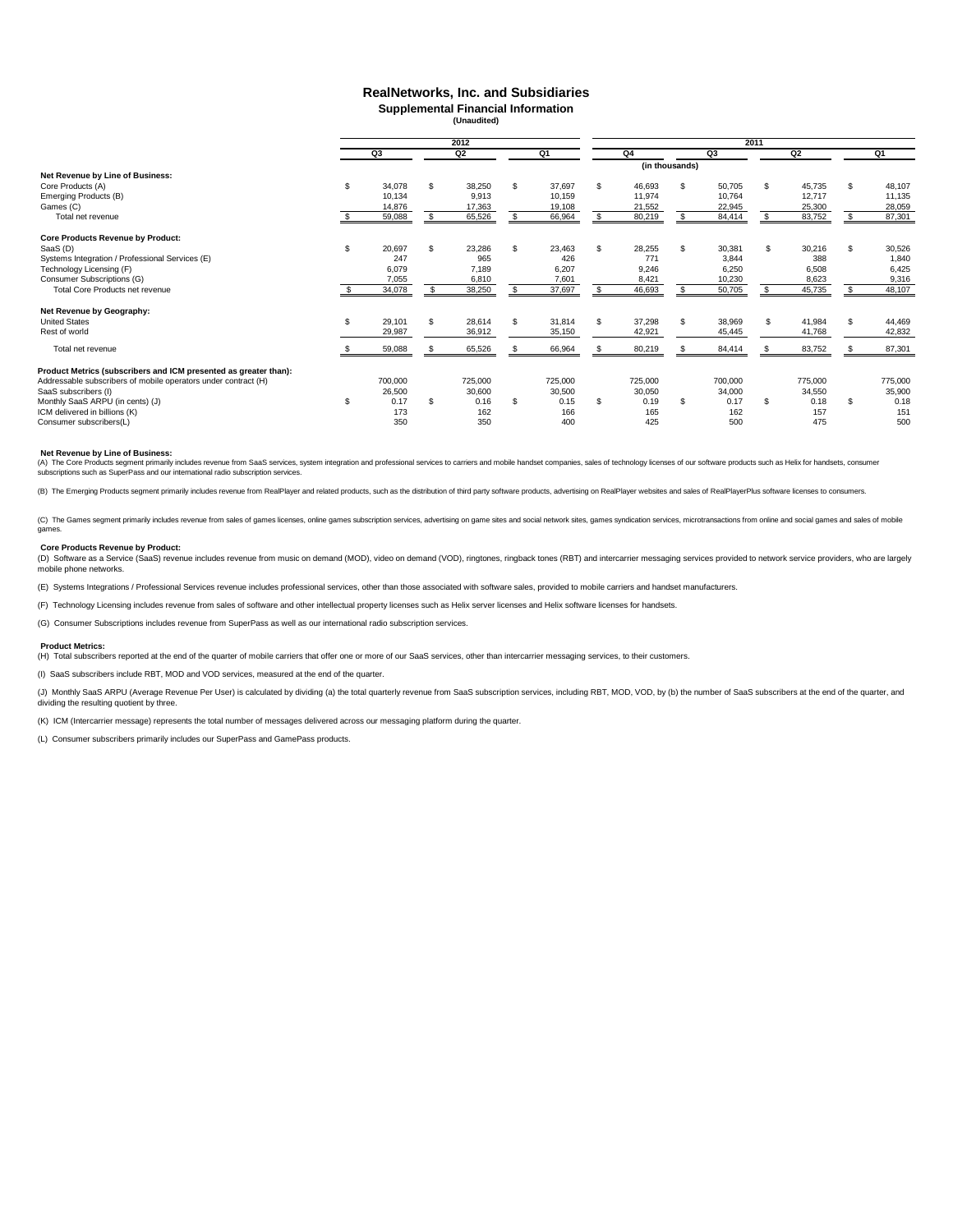# **RealNetworks, Inc. and Subsidiaries**

### **Segment Results of Operations**

|                                                                   |    |                     | 2012 |                   | 2011                      | 2012                  | 2011                   |
|-------------------------------------------------------------------|----|---------------------|------|-------------------|---------------------------|-----------------------|------------------------|
|                                                                   |    | Q3                  |      | Q2                | Q3                        | <b>YTD</b>            | <b>YTD</b>             |
|                                                                   |    |                     |      |                   | (in thousands)            |                       |                        |
| <b>Core Products</b>                                              |    |                     |      |                   |                           |                       |                        |
| Net revenue                                                       | \$ | 34,078              | \$   | 38,250            | \$<br>50,705              | \$110,025             | \$144,547              |
| Cost of revenue                                                   |    | 17,323              |      | 17,681            | 22,492                    | 52,832                | 62,829                 |
| Gross profit                                                      |    | 16,755              |      | 20,569            | 28,213                    | 57,193                | 81,718                 |
| Gross margin                                                      |    | 49%                 |      | 54%               | 56%                       | 52%                   | 57%                    |
|                                                                   |    |                     |      |                   |                           |                       |                        |
| Operating expenses<br>Operating income (loss)                     | \$ | 15,575<br>1,180     | \$   | 16,429<br>4,140   | \$<br>19,398<br>8,815     | 50,072<br>\$<br>7,121 | \$<br>57,958<br>23,760 |
|                                                                   |    |                     |      |                   |                           |                       |                        |
| <b>Adjusted EBITDA</b>                                            | \$ | 3,736               | \$   | 6,628             | \$<br>11,617              | \$14,764              | \$<br>31,777           |
| <b>Emerging Products</b>                                          |    |                     |      |                   |                           |                       |                        |
|                                                                   |    |                     |      |                   |                           |                       |                        |
| Net revenue<br>Cost of revenue                                    | \$ | 10,134<br>2,041     | \$   | 9,913<br>1,800    | \$<br>10,764<br>3,913     | \$30,206<br>5,946     | \$<br>34,616           |
| Gross profit                                                      |    | 8,093               |      | 8,113             | 6,851                     | 24,260                | 8,431<br>26,185        |
|                                                                   |    |                     |      |                   |                           |                       |                        |
| Gross margin                                                      |    | 80%                 |      | 82%               | 64%                       | 80%                   | 76%                    |
| Operating expenses                                                |    | 8,245               |      | 7,092             | 8,884                     | 22,883                | 28,144                 |
| Operating income (loss)                                           | \$ | (152)               | \$   | 1,021             | \$<br>(2,033)             | \$<br>1,377           | \$<br>(1,959)          |
| <b>Adjusted EBITDA</b>                                            | \$ | 158                 | \$   | 1,266             | \$<br>(1,711)             | \$<br>2,178           | \$<br>(1, 192)         |
| Games                                                             |    |                     |      |                   |                           |                       |                        |
|                                                                   |    |                     |      |                   |                           |                       |                        |
| Net revenue                                                       | \$ | 14,876              | \$   | 17,363            | \$<br>22,945              | \$51,347              | \$<br>76,304           |
| Cost of revenue<br>Gross profit                                   |    | 4,936<br>9,940      |      | 5,572<br>11,791   | 7,197<br>15,748           | 17,169<br>34,178      | 23,771<br>52,533       |
|                                                                   |    |                     |      |                   |                           |                       |                        |
| Gross margin                                                      |    | 67%                 |      | 68%               | 69%                       | 67%                   | 69%                    |
| Operating expenses                                                |    | 11,648              |      | 13,093            | 14,159                    | 38,171                | 46,184                 |
| Operating income (loss)                                           | \$ | (1,708)             | \$   | (1, 302)          | \$<br>1,589               | \$<br>(3,993)         | \$<br>6,349            |
| <b>Adjusted EBITDA</b>                                            | \$ | (894)               | \$   | (619)             | \$<br>2,275               | \$<br>(1,837)         | \$<br>8,363            |
| Corporate                                                         |    |                     |      |                   |                           |                       |                        |
| Net revenue                                                       | \$ | ÷,                  | \$   | ÷.                | \$<br>L,                  | \$<br>÷,              | \$                     |
| Cost of revenue                                                   |    | 944                 |      | 909               | (1,786)                   | 2,686                 | (483)                  |
| Gross profit                                                      |    | (944)               |      | (909)             | 1,786                     | (2,686)               | 483                    |
| Gross margin                                                      |    | N/A                 |      | N/A               | N/A                       | N/A                   | N/A                    |
|                                                                   |    |                     |      |                   |                           |                       |                        |
| Gain on sale of patents and other technology assets, net of costs |    |                     |      | 117.933           |                           | 116,353               |                        |
| Operating expenses<br>Operating income (loss)                     | \$ | 21,551<br>(22, 495) | \$   | 16,715<br>100,309 | \$<br>13,640<br>(11, 854) | 55,721<br>\$57,946    | 42,566<br>\$ (42,083)  |
|                                                                   |    |                     |      |                   |                           |                       |                        |
| <b>Adjusted EBITDA</b>                                            | \$ | (9,042)             | \$   | (13, 784)         | \$<br>(8,094)             | \$ (35,073)           | \$ (25,097)            |
| <b>Total</b>                                                      |    |                     |      |                   |                           |                       |                        |
| Net revenue                                                       | \$ | 59,088              | \$   | 65,526            | \$<br>84,414              | \$191,578             | \$255,467              |
| Cost of revenue                                                   |    | 25,244              |      | 25,962            | 31,816                    | 78,633                | 94,548                 |
| Gross profit                                                      |    | 33,844              |      | 39,564            | 52,598                    | 112,945               | 160,919                |
| Gross margin                                                      |    | 57%                 |      | 60%               | 62%                       | 59%                   | 63%                    |
|                                                                   |    |                     |      |                   |                           |                       |                        |
| Gain on sale of patents and other technology assets, net of costs |    |                     |      | 117,933           | $\overline{\phantom{a}}$  | 116,353               |                        |
| Operating expenses<br>Operating income (loss)                     |    | 57,019              |      | 53,329            | 56,081                    | 166,847               | 174,852                |
|                                                                   | \$ | (23, 175)           | \$   | 104,168           | \$<br>(3, 483)            | \$62,451              | \$(13,933)             |
| <b>Adjusted EBITDA</b>                                            | \$ | (6,042)             | \$   | (6, 509)          | \$<br>4,087               | \$(19,968)            | \$<br>13,851           |